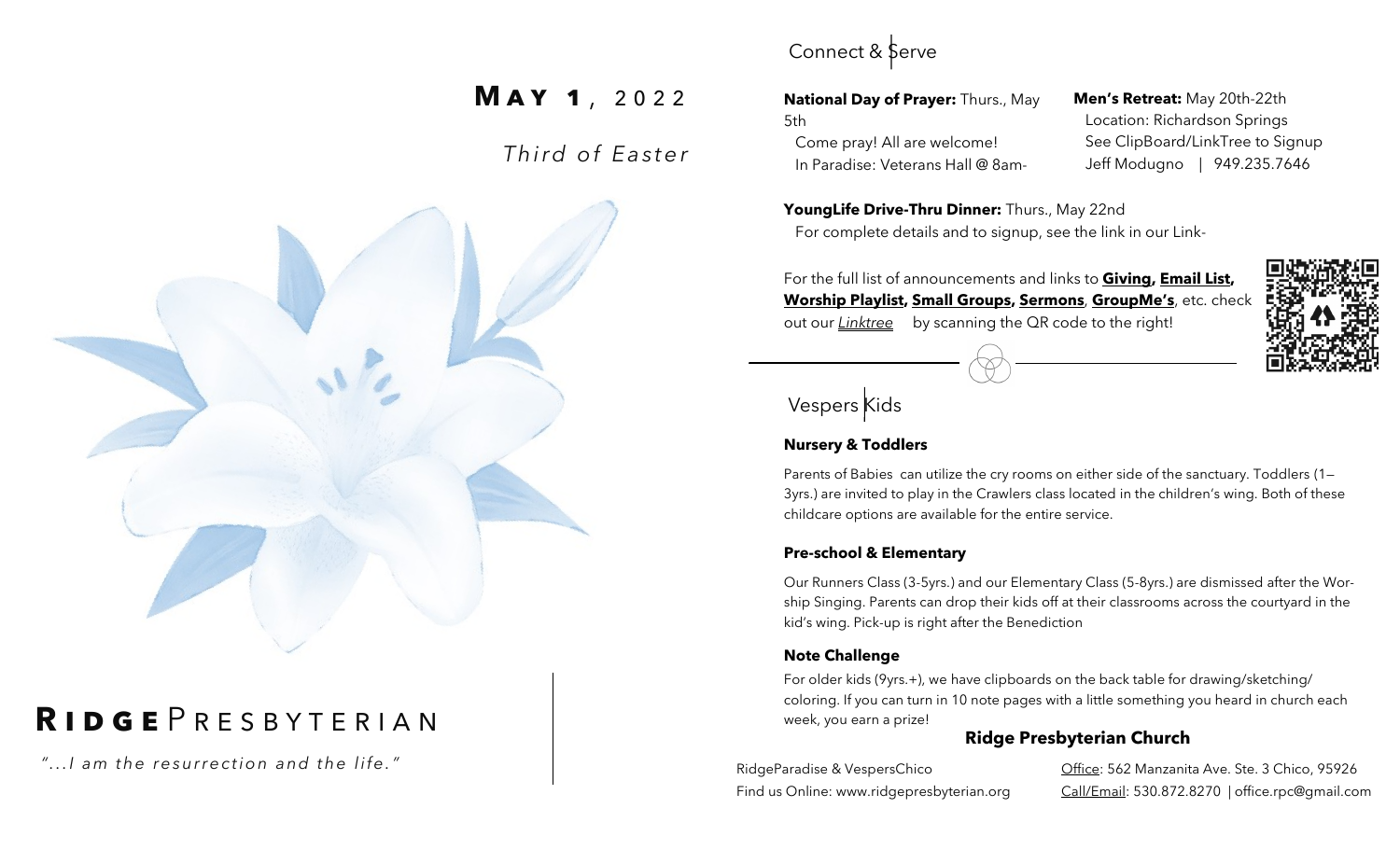**Ridge Presbyterian** is a church of people gathered around one thing—Jesus Christ, and his gospel of unlimited grace. As a church, we come from lots of different places: lost, found, burned, cynical, broken, hurting, or some combination of all of these. But what unites us and keeps us coming back together week after week is the reality of a Savior who has given unimaginable hope to any who admit their need and sprawl out before Him. This Jesus is really all we have to offer at RPC. We are convinced that not only is He enough, but that HE alone is true wisdom, life, and fullness of joy.

**If you are new** or newish here, we are so glad that you have joined us! We would love to know more about you, as well as give you the chance to learn a bit more about us. Use the QR code to the right to access our welcome card and let us know you were here. 高架部理

#### **Call to Worship** - John 20.24-28

"Now Thomas, one of the twelve, called the Twin, was not with them when Jesus came. So the other disciples told him, 'We have seen the Lord.' But he said to them, 'Unless I see in his hands the mark of the nails, and place my finger into the mark of the nails, and place my hand into his side, I will never believe.' Eight days later, his disciples were inside again, and Thomas was with them. Although the doors were locked, Jesus came and stood among them and said, *'Peace be with you.'* Then he said to Thomas, 'Put your finger here, and see my hands; and put out your hand, and place it in my side. Do not disbelieve, but believe.' Thomas answered him, *'My Lord and my God!'" —Opening Prayer —*

#### **Songs of Worship and Praise**

Please feel free to worship in the way that the Lord is leading. Whether standing or sitting, hands raised or kneeling before the Lord. There is no required posture.

#### **Tithes & Offerings**

Our ushers will pass collection baskets during the final song. If writing a check, please make payable to "Ridge Presbyterian Church" since VespersChico and RidgeParadise are both sites of Ridge Presbyterian. Thank you for your generosity!

#### **Dismissal & Blessing of Children**

Our children are a blessing from the LORD! Return clipboards, visit the bathroom, and check kids in to the appropriate room for children's church! (See back panel!)

#### **Greetings & Fellowship**

Welcome to all newcomers and visiting guests today. We are glad you are here! We'd love to connect with you through the welcome card linked to the QR code. *God calls His people into worship, not the other way around. His Word is the only thing that can truly draw our hearts into worship in Spirit and Truth. And so, we begin here.* 

:10

⋰

*The Bible tells us to let the Word of Christ dwell within us richly by "singing psalms, hymns, and spiritual songs." Thus, an essential element of public worship is to sing of what God has done, and about our delight in Him.* 

*Tithes and Offerings are part of our worship and response to the gospel. When we grasp that "He who was rich, for our sake became poor" it stirs us to reflect that generosity in our giving.*

*Discipling our children happens on Sundays at church and all throughout the week at home. We pray a blessing on our kiddoes as we send them off to children's ministry.* 

*Since we have peace with God through the work of Jesus, we gladly extend peace to one another and welcome each other as brothers and sisters in Christ.* 

#### **Confession of Sin** - God's Word & Promise

"Whoever conceals his transgressions will not prosper, but he who confesses and forsakes them will obtain mercy." -Proverbs 28.13

"If we confess our sins, he is faithful and just to forgive us our sins and to cleanse us from all unrighteousness." -1 John 1.9 *—Prayer of Confession—*

#### **Assurance of Grace** - Psalm 34.22

"The Lord redeems the life of his servants; none of those who take refuge in him will be condemned."

#### **Confession of Faith** - Heidelberg Catechism Q&A #1

#### Q: What is your only comfort in life and death?

**A: My only comfort in life and death is that I am not my own, but belong—body and soul, in life and in death—to my faithful Savior, Jesus Christ. He has fully paid for all my sins with His precious blood, and has set me free from the tyranny of the devil. He also watches over me in such a way that not a hair can fall from my head without the will of my Father in heaven; in fact, all things must work together for my salvation. Because I belong to Him—Christ—by his Holy Spirit, assures me of eternal life and makes me wholeheartedly willing and ready from now on to live for Him.** 

#### **Preaching of God's Word** - Romans 7.13-25

"The Limits of Knowledge"

Pastor Josh Lee

<sup>13</sup> Did that which is good, then, bring death to me? By no means! It was sin, producing death in me through what is good, in order that sin might be shown to be sin, and through the commandment might become sinful beyond measure. <sup>14</sup> For we know that the law is spiritual, but I am of the flesh, sold under sin. <sup>15</sup> For I do not understand my own actions. For I do not do what I want, but I do the very thing I hate. <sup>16</sup> Now if I do what I do not want, I agree with the law, that it is good. <sup>17</sup> So now it is no longer I who do it, but sin that dwells within me. <sup>18</sup> For I know that nothing good dwells in me, that is, in my flesh. For I have the desire to do what is right, but not the ability to carry it out. <sup>19</sup> For I do not do the good I want, but the evil I do not want is what I keep on doing. <sup>20</sup> Now if I do what I do not want, it is no longer I who do it, but sin that dwells within me. *[Continue in Bibles/slides]*

#### **Sacrament of the Lord's Supper**

If needed, Communion elements can be found on the back table. Please dispose of empty cups by giving to a deacon during collection or disposing in the bins on the way out of the Sanctuary.

#### *—Continue Liturgy on Back Panel—* **Benediction**—Numbers 6.24-26

"The Lord bless you and keep you; the Lord make his face to shine upon you and be gracious to you; the Lord lift up his countenance upon you and give you peace."

*The act of repenting and believing the gospel is not a "one and done" moment in the Christian life—it's the core and substance of an ongoing journey of faith and discipleship as we follow Jesus, read God's Word and grow together in humility and holiness. So confess, repent and be assured again of God's grace and forgiveness towards you in and through the blood of Christ.* 

*Creeds give us a chance to proclaim what we believe while also acknowledging that we are part of something bigger than this local church. We join our voice to Christians around the globe and throughout history who have confessed these same creeds.*

*Because God has spoken to us through His Word we strive to proclaim what it says and teach what it means. It is through this Ministry of the Word that the Church receives training, correction, encouragement, and deeper experience of the gospel of Jesus.*

*Followers of Jesus are invited to His table where He spiritually feeds His people. Though these elements are common bread and wine, they symbolize His body and blood and "preach" to our senses that Christ abides in us and we abide in Him.* 

*God gets the final word in the worship service. And with it He chooses to bless His people. That is what the word benediction means: "blessing." Go in the peace of His blessing!*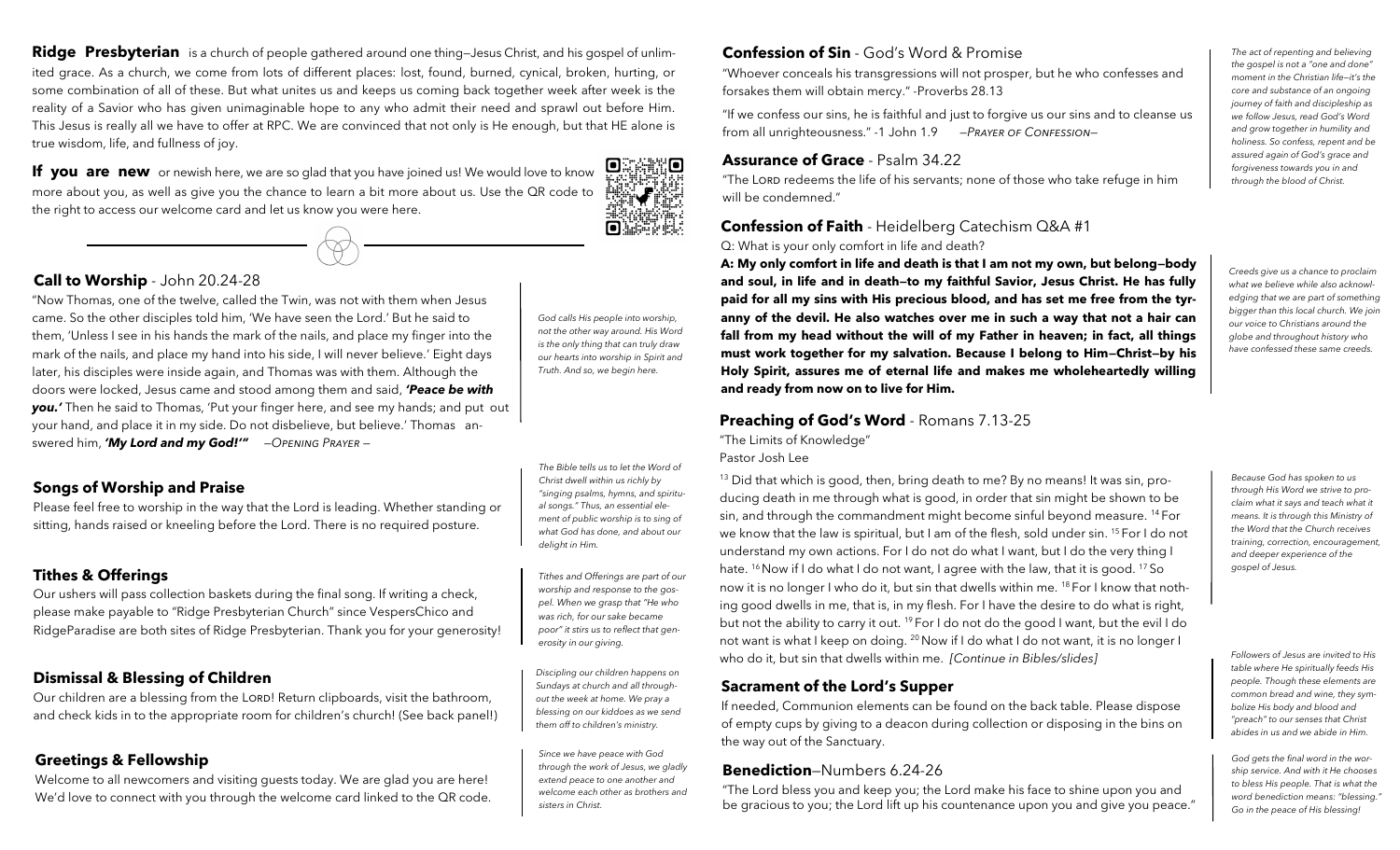### Hallelujah What A Savior (Gethsemane)

Man of sorrows what a name For the Son of God who came Ruined sinners to reclaim Hallelujah what a Savior

Bearing shame and scoffing rude In my place condemned He stood Sealed my pardon with His blood Hallelujah what a Savior

Guilty vile and helpless we Spotless Lamb of God was He Full atonement can it be Hallelujah what a Savior

Lifted up was He to die It is finished was His cry Now in heaven exalted high Hallelujah what a Savior

When He comes our glorious King All His ransomed home to bring Then anew this song we'll sing Hallelujah what a Savior

CCLI Song # 29530 Philip Paul Bliss Words: Public Domain

## Only A Holy God

Who else commands all the hosts of heaven Who else could make every king bow down Who else can whisper and darkness trembles Only a Holy God

What other beauty demands such praises What other splendour outshines the sun What other majesty rules with justice Only a Holy God

Come and behold Him The One and the Only Cry out sing holy Forever a Holy God Come and worship the Holy God

What other glory consumes like fire What other power can raise the dead What other name remains undefeated Only a Holy God

Who else could rescue me from my failing Who else would offer His only Son Who else invites me to call Him Father Only a Holy God Only my Holy God

CCLI Song # 7073332 Dustin Smith | Jonny Robinson | Michael Farren | Rich Thompson 2016 CityAlight Music (Admin. by Integrity Music)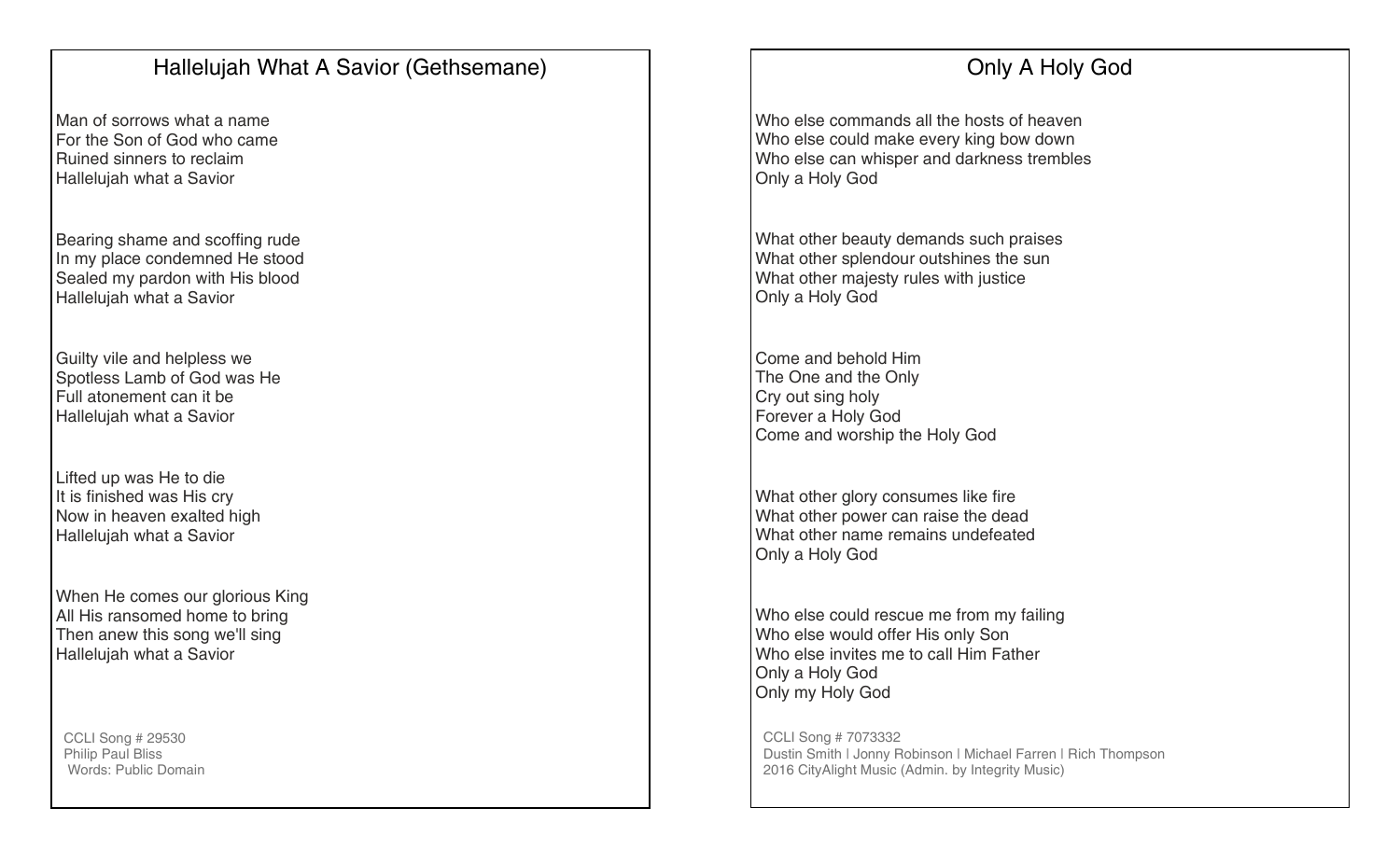### Way Maker

You are here moving in our midst I worship You I worship You You are here working in this place I worship You I worship You

(You are) Way Maker Miracle Worker Promise Keeper Light in the darkness my God that is who You are

You are here touching ev'ry heart I worship You I worship You You are here healing ev'ry heart I worship You I worship You

You are here turning lives around I worship You I worship You You are here mending ev'ry heart I worship You yeah I worship You Lord

That is who You are That is who You are That is who You are That is who You are

Even when I don't see it You're working Even when I don't feel it You're working You never stop You never stop working You never stop You never stop working

CCLI Song # 7115744 Osinachi Kalu Okoro Egbu 2016 Integrity Music Europe (Admin. by Integrity Music)

### Come Thou Fount Of Every Blessing

Come Thou fount of ev'ry blessing Tune my heart to sing Thy grace Streams of mercy never ceasing Call for songs of loudest praise Teach me some melodious sonnet Sung by flaming tongues above Praise the mount I'm fixed upon it Mount of Thy redeeming love

Here I raise mine Ebenezer Hither by Thy help I'm come And I hope by Thy good pleasure Safely to arrive at home Jesus sought me when a stranger Wand'ring from the fold of God He to rescue me from danger Interposed His precious blood

O to grace how great a debtor Daily I'm constrained to be Let Thy grace Lord like a fetter Bind my wand'ring heart to Thee Prone to wander Lord I feel it Prone to leave the God I love Here's my heart Lord take and seal it Seal it for Thy courts above

CCLI Song # 108389 John Wyeth | Robert Robinson Words: Public Domain